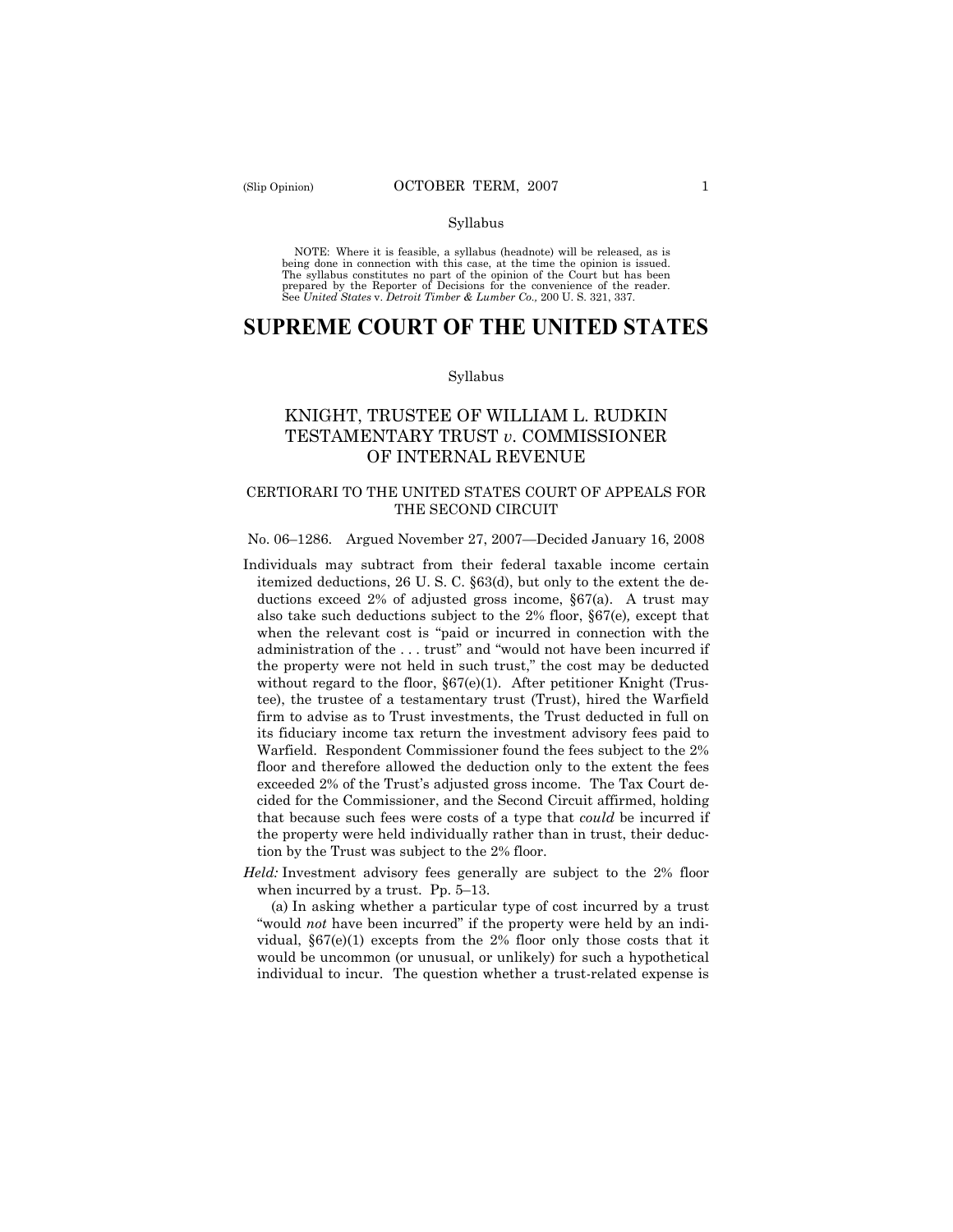#### Syllabus

fully deductible turns on a prediction about what would happen if a fact were changed—specifically, if the property were held by an individual rather than by a trust. Predictions are based on what would customarily or commonly occur. Thus, in the context of making such a prediction, when there is uncertainty about the answer, the word "would" is best read to express concepts such as custom, habit, natural disposition, or probability. Although the statutory text does not expressly ask whether expenses are "customarily" incurred outside of trusts, that is the direct import of the language in context. The Second Circuit's approach, which asks whether the cost at issue *could*  have been incurred by an individual, flies in the face of the statutory language. Had Congress intended the Court of Appeals' reading, it easily could have replaced "would" with "could" in  $\S67(e)(1)$ , and presumably would have. The Trustee's argument that the proper inquiry is whether a particular expense of a particular trust was caused by the fact that the property was held in trust fails because the statute by its terms does not establish a straightforward causation test, but instead looks to the counterfactual question whether an *individual* would have incurred such costs in the *absence* of a trust. Further, under the Trustee's approach, *every* trust-related expense would be fully deductible, thus allowing the exception to the 2% floor in §67(e)(1) to swallow the general rule. Pp. 5–10.

(b) The Trust's investment advisory fees are subject to the 2% floor. The Trustee—who has the burden of establishing entitlement to the deduction, see, *e.g., INDOPCO, Inc.* v. *Commissioner*, 503 U. S. 79, 84—has not demonstrated that it is uncommon or unusual for individuals to hire an investment adviser. His argument is that individuals cannot incur trust investment advisory fees, not that individuals do not commonly incur investment advisory fees. Indeed, his essential point is that he engaged an investment adviser because of his fiduciary duties under Connecticut law, which requires a trustee to invest and manage trust assets "as a prudent investor would*."*  This prudent investor standard plainly does not refer to a prudent *trustee,* but looks instead to what a prudent investor with the same investment objectives handling his own affairs would do—*i.e.*, a prudent individual investor. Because a hypothetical prudent investor in petitioner's position would reasonably have solicited investment advice, it is quite difficult to say that the investment advisory fees "would not have been incurred"—*i.e.,* that it would be unusual or uncommon for such fees to have been incurred—if the property were held by an individual investor with the same objectives as the Trust in handling his own affairs. While Congress's decision to phrase the pertinent inquiry in terms of a prediction about a hypothetical situation inevitably entails some uncertainty, that is no excuse for judicial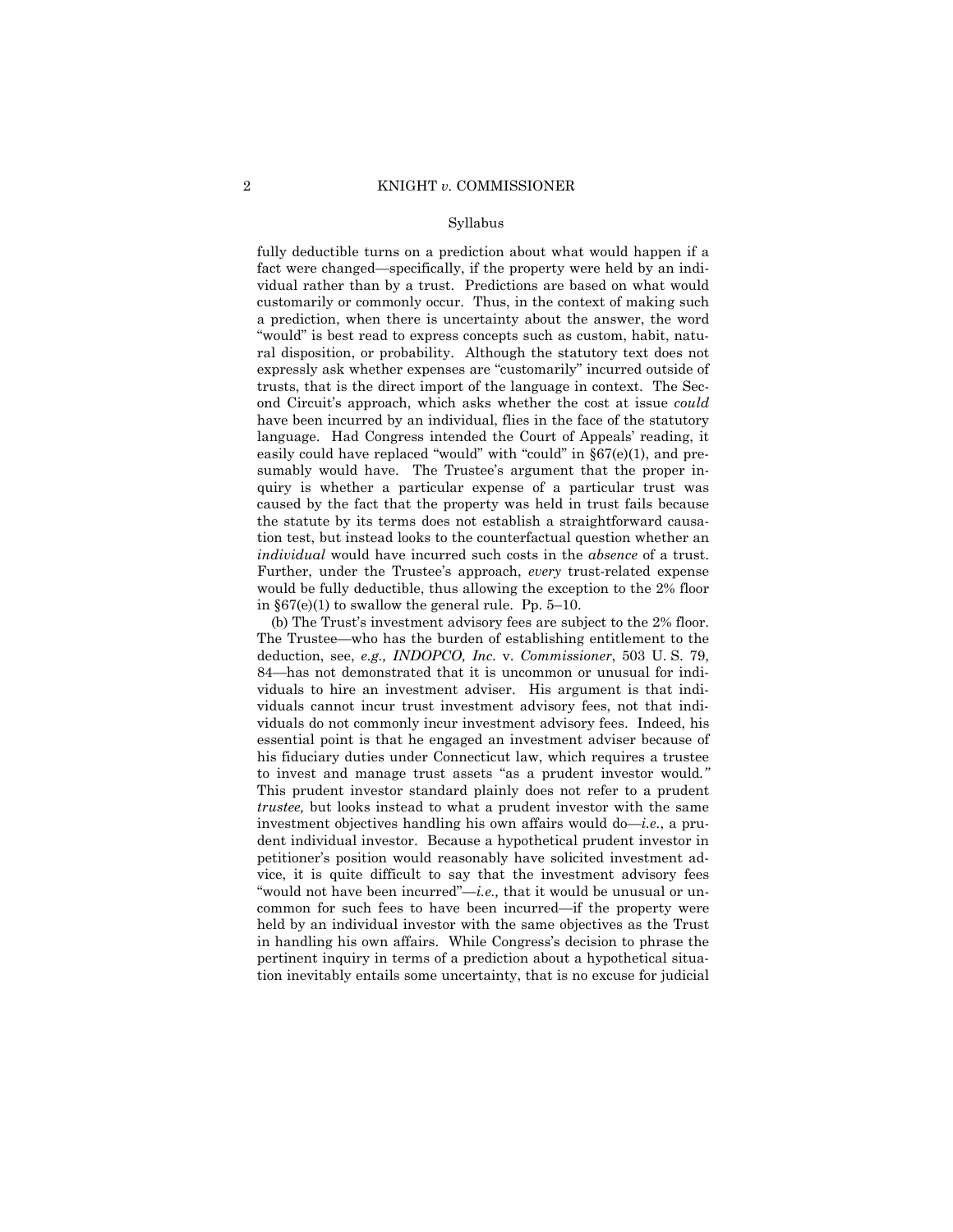# Syllabus

amendment of the statute. The Code elsewhere poses similar questions, see, *e.g.,* §§162(a), 212, and the inquiry is in any event what §67(e)(1) requires. Although some trust-related investment advisory fees may be fully deductible if an investment adviser were to impose a special, additional charge applicable only to its fiduciary accounts, there is nothing in the record to suggest that Warfield did so, or treated the Trust any differently than it would have treated an individual with similar objectives, because of the Trustee's fiduciary obligations. Nor does the Trust assert that its investment objectives or balancing of competing interests were so distinctive that any comparison with those of an individual investor would be improper. Pp. 10–13.

467 F. 3d 149, affirmed.

ROBERTS, C. J., delivered the opinion for a unanimous Court.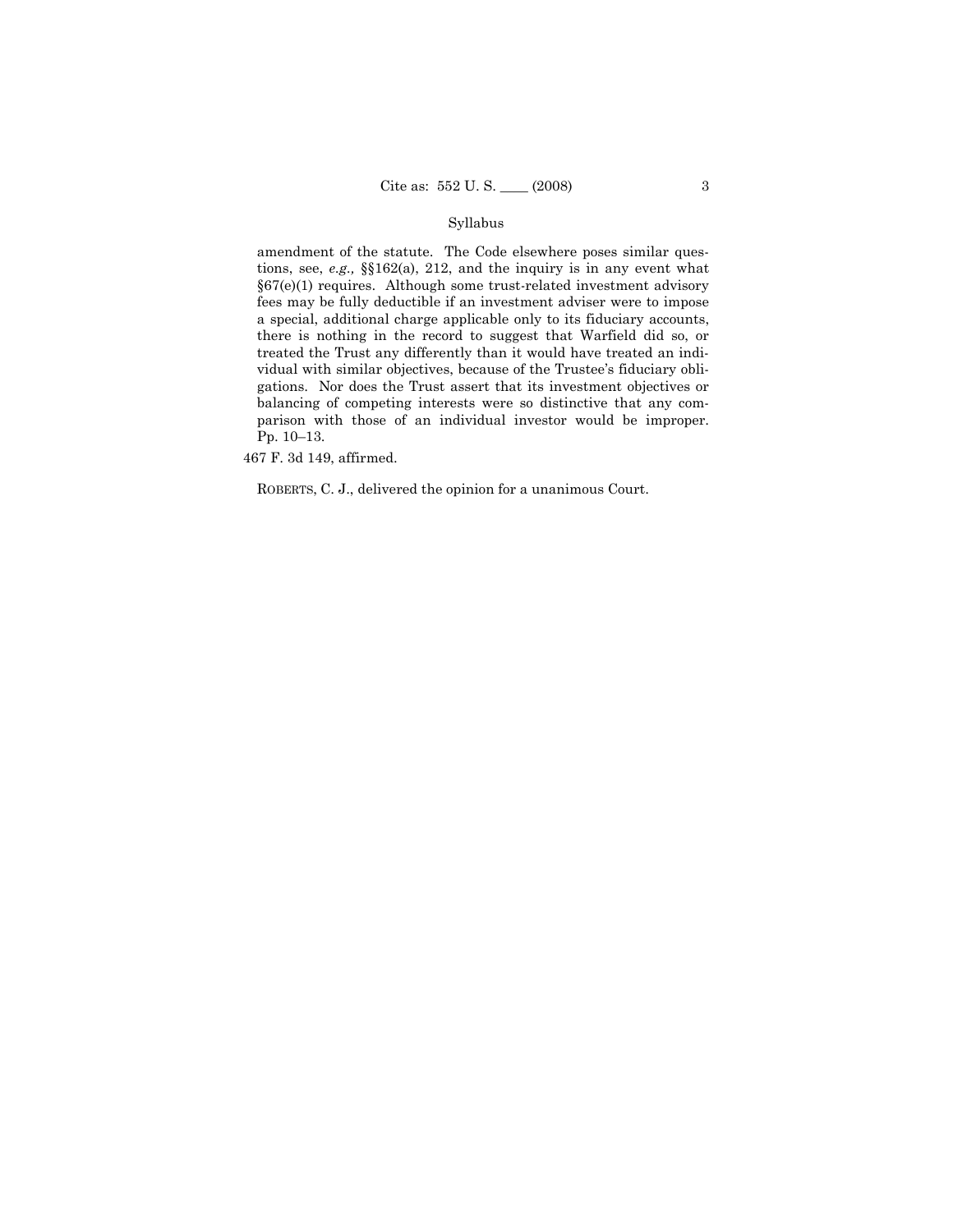NOTICE: This opinion is subject to formal revision before publication in the preliminary print of the United States Reports. Readers are requested to notify the Reporter of Decisions, Supreme Court of the United States, Washington, D. C. 20543, of any typographical or other formal errors, in order that corrections may be made before the preliminary print goes to press.

# $\frac{1}{2}$  ,  $\frac{1}{2}$  ,  $\frac{1}{2}$  ,  $\frac{1}{2}$  ,  $\frac{1}{2}$  ,  $\frac{1}{2}$  ,  $\frac{1}{2}$ **SUPREME COURT OF THE UNITED STATES**

# $\frac{1}{2}$  ,  $\frac{1}{2}$  ,  $\frac{1}{2}$  ,  $\frac{1}{2}$  ,  $\frac{1}{2}$  ,  $\frac{1}{2}$ No. 06–1286

# MICHAEL J. KNIGHT, TRUSTEE OF THE WILLIAM L. RUDKIN TESTAMENTARY TRUST, PETITIONER *v.* COMMISSIONER OF INTERNAL REVENUE

# ON WRIT OF CERTIORARI TO THE UNITED STATES COURT OF APPEALS FOR THE SECOND CIRCUIT

# [January 16, 2008]

CHIEF JUSTICE ROBERTS delivered the opinion of the Court.

Under the Internal Revenue Code, individuals may subtract from their taxable income certain itemized deductions, but only to the extent the deductions exceed 2% of adjusted gross income. A trust may also claim those deductions, also subject to the 2% floor, except that costs incurred in the administration of the trust, which would not have been incurred if the trust property were not held by a trust, may be deducted without regard to the floor. In the case of individuals, investment advisory fees are subject to the 2% floor; the question presented is whether such fees are also subject to the floor when incurred by a trust. We hold that they are and therefore affirm the judgment below, albeit for different reasons than those given by the Court of Appeals.

The Internal Revenue Code imposes a tax on the "taxable income" of both individuals and trusts. 26 U. S. C. §1(a). The Code instructs that the calculation of taxable

I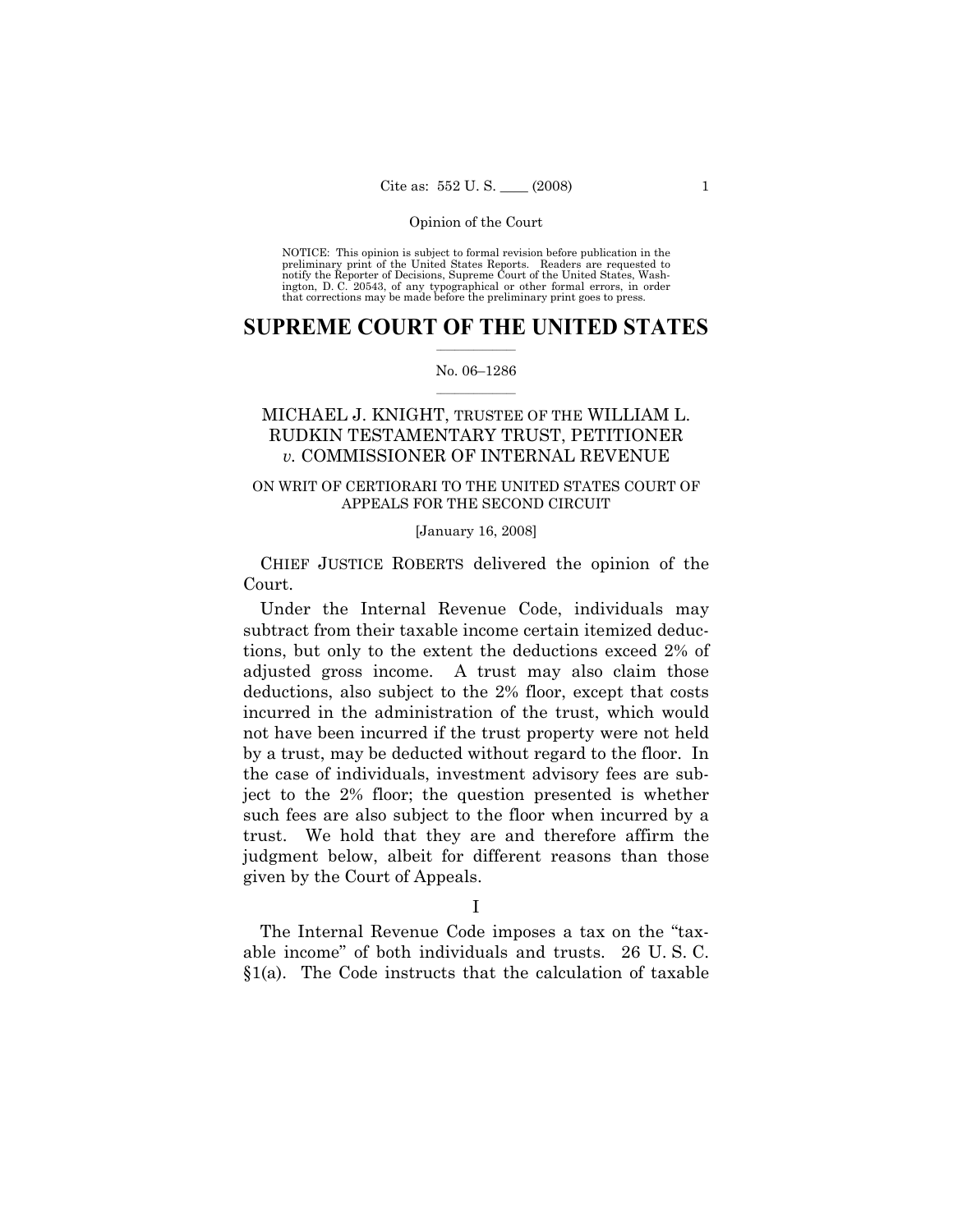# 2 KNIGHT *v.* COMMISSIONER

# Opinion of the Court

income begins with a determination of "gross income," capaciously defined as "all income from whatever source derived." §61(a). "Adjusted gross income" is then calculated by subtracting from gross income certain "above-theline" deductions, such as trade and business expenses and losses from the sale or exchange of property. §62(a). Finally, taxable income is calculated by subtracting from adjusted gross income "itemized deductions"—also known as "below-the-line" deductions—defined as all allowable deductions other than the "above-the-line" deductions identified in §62(a) and the deduction for personal exemptions allowed under §151 (2000 ed. and Supp. V). §63(d) (2000 ed.).

Before the passage of the Tax Reform Act of 1986, 100 Stat. 2085, below-the-line deductions were deductible in full. This system resulted in significant complexity and potential for abuse, requiring "extensive [taxpayer] recordkeeping with regard to what commonly are small expenditures," as well as "significant administrative and enforcement problems for the Internal Revenue Service." H. R. Rep. No. 99–426, p. 109 (1985).

In response, Congress enacted what is known as the "2% floor" by adding §67 to the Code. Section 67(a) provides that "the miscellaneous itemized deductions for any taxable year shall be allowed only to the extent that the aggregate of such deductions exceeds 2 percent of adjusted gross income." The term "miscellaneous itemized deductions" is defined to include all itemized deductions other than certain ones specified in §67(b). Investment advisory fees are deductible pursuant to 26 U. S. C. §212. Because §212 is not listed in §67(b) as one of the categories of expenses that may be deducted in full, such fees are "miscellaneous itemized deductions" subject to the 2% floor. 26 CFR §1.67–  $1T(a)(1)(ii)$  (2007).

Section 67(e) makes the 2% floor generally applicable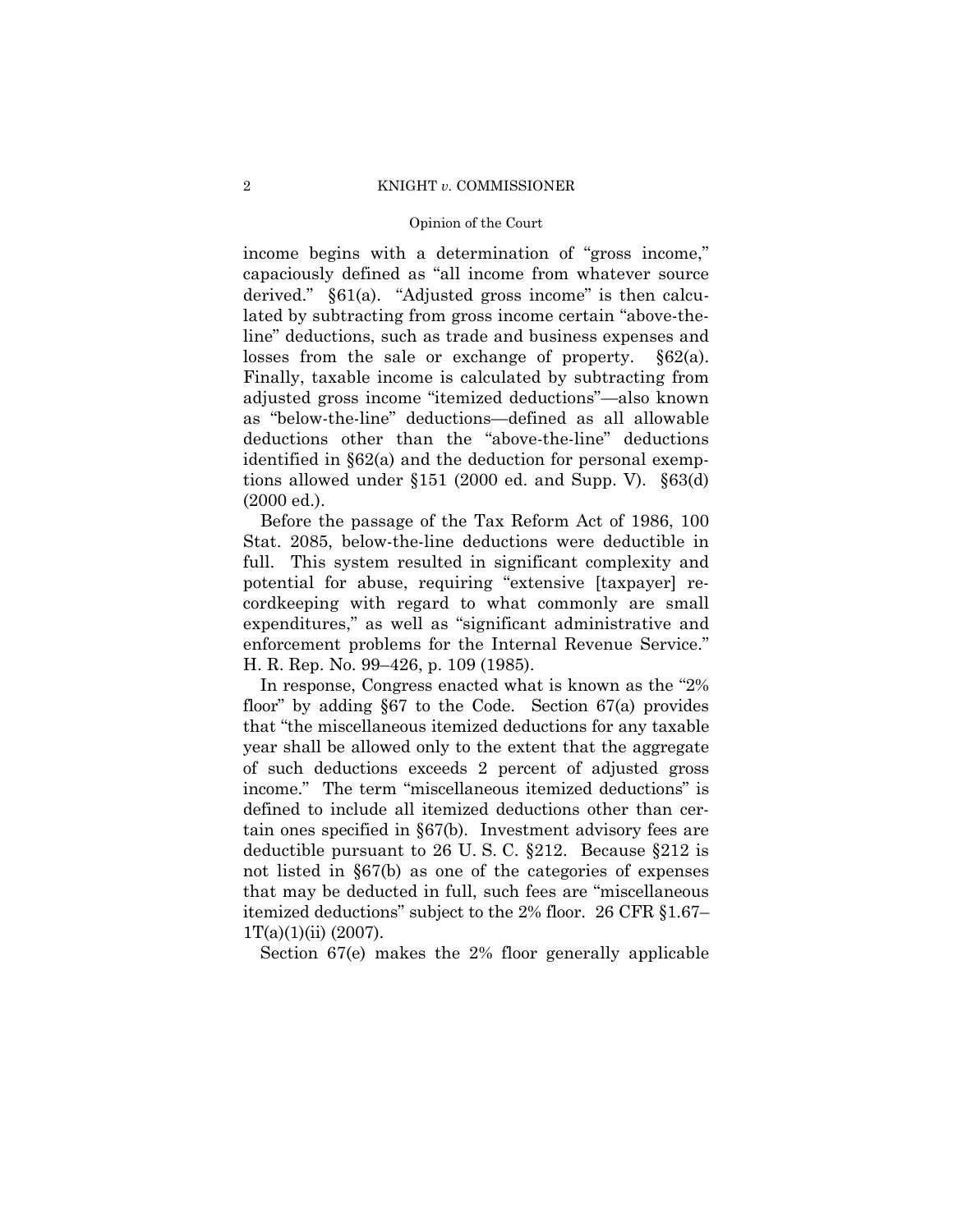not only to individuals but also to estates and trusts, $<sup>1</sup>$  with</sup> one exception relevant here. Under this exception, "the adjusted gross income of an estate or trust shall be computed in the same manner as in the case of an individual, except that . . . the deductions for costs which are paid or incurred in connection with the administration of the estate or trust and which would not have been incurred if the property were not held in such trust or estate . . . shall be treated as allowable" and not subject to the 2% floor.  $§67(e)(1)$ .

Petitioner Michael J. Knight is the trustee of the William L. Rudkin Testamentary Trust, established in the State of Connecticut in 1967. In 2000, the Trustee hired Warfield Associates, Inc., to provide advice with respect to investing the Trust's assets. At the beginning of the tax year, the Trust held approximately \$2.9 million in marketable securities, and it paid Warfield \$22,241 in investment advisory fees for the year. On its fiduciary income tax return for 2000, the Trust reported total income of \$624,816, and it deducted in full the investment advisory fees paid to Warfield. After conducting an audit, respondent Commissioner of Internal Revenue found that these investment advisory fees were miscellaneous itemized deductions subject to the 2% floor. The Commissioner therefore allowed the Trust to deduct the investment advisory fees, which were the only claimed deductions subject to the floor, only to the extent that they exceeded 2% of the Trust's adjusted gross income. The discrepancy resulted in a tax deficiency of \$4,448.

The Trust filed a petition in the United States Tax Court seeking review of the assessed deficiency. It argued that the Trustee's fiduciary duty to act as a "prudent investor" under the Connecticut Uniform Prudent Investor

<sup>&</sup>lt;sup>1</sup>Because this case is only about trusts, we generally refer to trusts throughout, but the analysis applies equally to estates.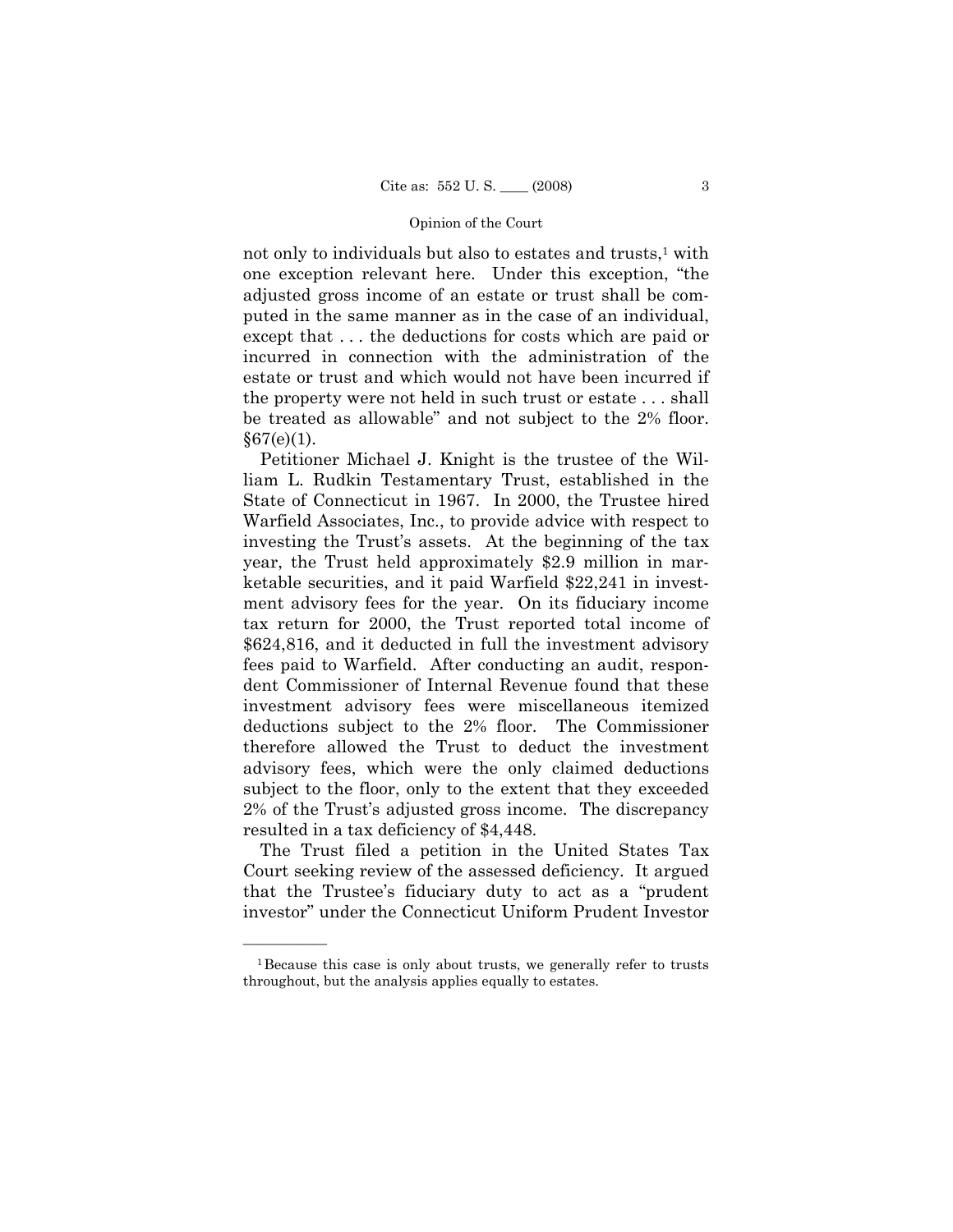# 4 KNIGHT *v.* COMMISSIONER

# Opinion of the Court

Act, Conn. Gen. Stat. §§45a–541a to 45a–541*l* (2007),2 required the Trustee to obtain investment advisory services, and therefore to pay investment advisory fees. The Trust argued that such fees are accordingly unique to trusts and therefore fully deductible under 26 U. S. C. §67(e)(1). The Tax Court rejected this argument, holding that §67(e)(1) allows full deductibility only for expenses that are not commonly incurred outside the trust setting. Because investment advisory fees are commonly incurred by individuals, the Tax Court held that they are subject to the 2% floor when incurred by a trust. *Rudkin Testamentary Trust* v. *Commissioner*, 124 T. C. 304, 309–311 (2005).

The Trust appealed to the United States Court of Appeals for the Second Circuit. The Court of Appeals concluded that, in determining whether costs such as investment advisory fees are fully deductible or subject to the 2% floor, §67(e) "directs the inquiry toward the counterfactual condition of assets held individually instead of in trust," and requires "an objective determination of whether the particular cost is one that is peculiar to trusts and one that individuals are incapable of incurring." 467 F. 3d 149, 155, 156 (2006). The court held that because investment advisory fees were "costs of a type that *could*  be incurred if the property were held individually rather than in trust," deduction of such fees by the Trust was subject to the 2% floor. *Id.*, at 155–156.

<sup>2</sup>Forty-four States and the District of Columbia have adopted versions of the Uniform Prudent Investor Act. See 7B U. L. A. 1–2 (2006) (listing States that have enacted the Uniform Prudent Investor Act). Five of the remaining six States have adopted their own versions of the prudent investor standard. See Del. Code Ann., Tit. 12, §3302 (1995 ed. and 2006 Supp.); Ga. Code Ann. §53–12–287 (1997); La. Stat. Ann. §9:2127 (West 2005); Md. Est. & Trusts Code Ann. §15–114 (Lexis 2001); S. D. Codified Laws §55–5–6 (2004). Kentucky, the only remaining State, applies the prudent investor standard only in certain circumstances. See Ky. Rev. Stat. Ann. §286.3–277 (Lexis 2007 Cum. Supp.); §§386.454(1), 386.502 (Supp. 2007).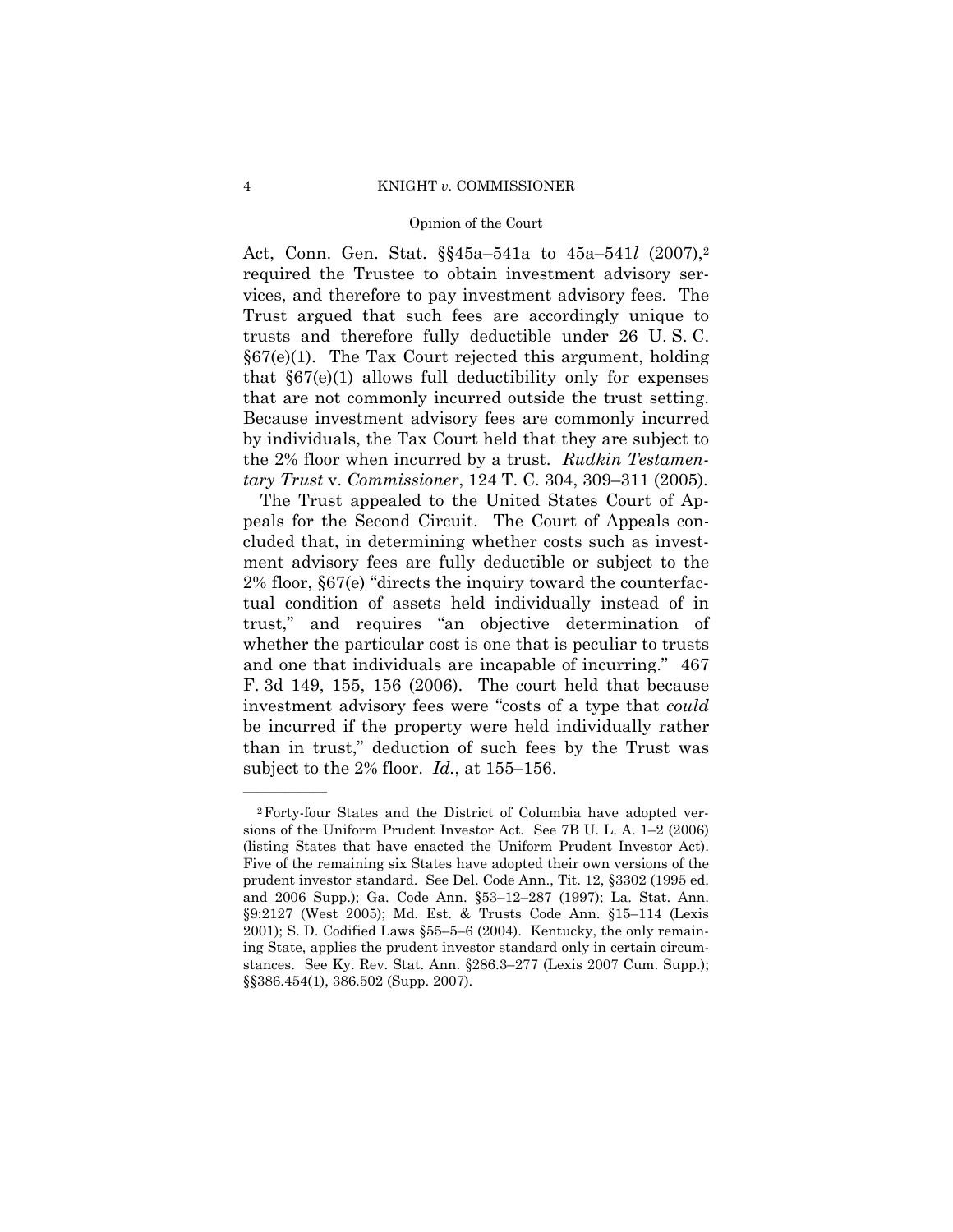The Courts of Appeals are divided on the question presented. The Sixth Circuit has held that investment advisory fees are fully deductible. *O'Neill* v. *Commissioner*, 994 F. 2d 302, 304 (1993). In contrast, both the Fourth and Federal Circuits have held that such fees are subject to the 2% floor, because they are "commonly" or "customarily" incurred outside of trusts. See *Scott* v. *United States*, 328 F. 3d 132, 140 (CA4 2003); *Mellon Bank, N. A.*  v. *United States*, 265 F. 3d 1275, 1281 (CA Fed. 2001). The Court of Appeals below came to the same conclusion, but as noted announced a more exacting test, allowing "full deduction only for those costs that *could not* have been incurred by an individual property owner." 467 F. 3d, at 156 (emphasis added). We granted the Trustee's petition for certiorari to resolve the conflict, 551 U. S. \_\_ (2007), and now affirm.

"We start, as always, with the language of the statute." *Williams* v. *Taylor*, 529 U. S. 420, 431 (2000). Section 67(e) sets forth a general rule: "[T]he adjusted gross income of [a] . . . trust shall be computed in the same manner as in the case of an individual." That is, trusts can ordinarily deduct costs subject to the same 2% floor that applies to individuals' deductions. Section 67(e) provides for an exception to the 2% floor when two conditions are met. First, the relevant cost must be "paid or incurred in connection with the administration of the . . . trust." §67(e)(1). Second, the cost must be one "which would not have been incurred if the property were not held in such trust." *Ibid*.

In applying the statute, the Court of Appeals below asked whether the cost at issue *could* have been incurred by an individual.3 This approach flies in the face of the

II

<sup>3</sup>The Solicitor General embraces this position in this Court, arguing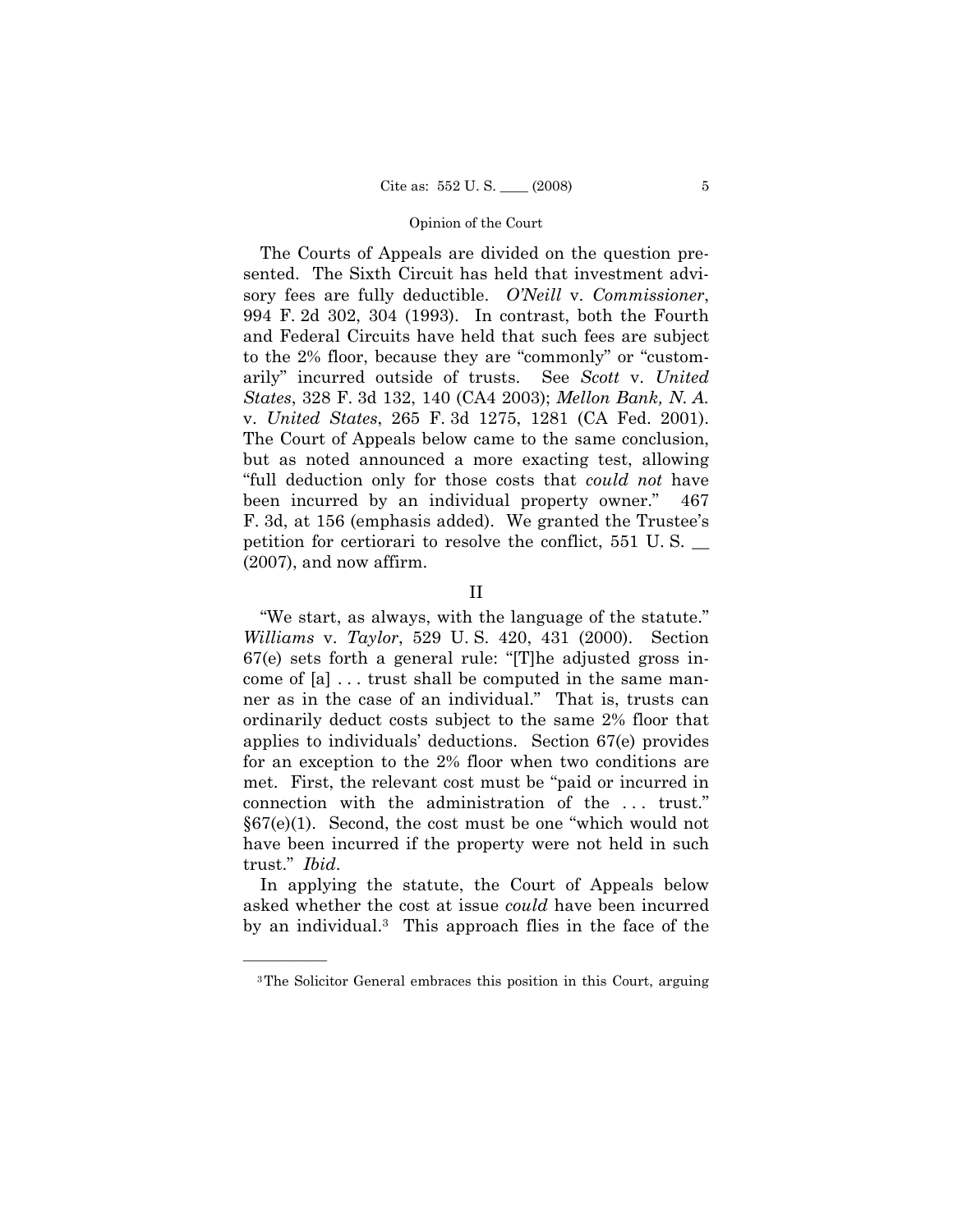# 6 KNIGHT *v.* COMMISSIONER

# Opinion of the Court

statutory language. The provision at issue asks whether the costs "would not have been incurred if the property were not held" in trust, *ibid.*, not, as the Court of Appeals would have it, whether the costs "could not have been incurred" in such a case, 467 F. 3d, at 156. The fact that an individual could not do something is one reason he would not, but not the only possible reason. If Congress had intended the Court of Appeals' reading, it easily could have replaced "would" in the statute with "could," and presumably would have. The fact that it did not adopt this readily available and apparent alternative strongly supports rejecting the Court of Appeals' reading.4

that the Court of Appeals' approach represents the best reading of the statute and establishes an easily administrable rule. See Brief for Respondent 17–20, 22. Indeed, after the Court of Appeals' decision, the Commissioner adopted that court's reading of the statute in a proposed regulation. See Section 67 Limitations on Estates or Trusts, 72 Fed. Reg. 41243, 41245 (2007) (notice of proposed rulemaking) (a trustrelated cost is exempted from the 2% floor only if "an individual *could not* have incurred that cost in connection with property not held in an estate or trust" (emphasis added)). The Government did not advance this argument before the Court of Appeals. See Brief for Appellee in No. 05–5151–AG (CA2), pp. 3–4, 22–24. In fact, the notice of proposed rulemaking appears to be the first time the Government has ever taken this position, and we are the first Court to which the argument has been made in a brief. See Brief for United States in *Mellon Bank* v. *United States*, No. 01–5015 (CA Fed.), p. 27 ("[I]f a trust-related administrative expense is also customarily or habitually incurred outside of trusts, then it is subject to the two-percent floor"); Brief for United States in *Scott* v. *United States*, No. 02–1464 (CA4), p. 27 (same). 4 In pressing the Court of Appeals' approach, the Solicitor General

argues that "to say that a team would not have won the game if it were not for the quarterback's outstanding play is to say that the team could not have won without the quarterback." Brief for Respondent 19. But the Solicitor General simply posits the truth of a proposition—that the team would not have won the game if it were not for the quarterback's outstanding play—and then states its equivalent. The statute, in contrast, does not posit any proposition. Rather, it asks a question: whether a particular cost *would* have been incurred if the property were held by an individual instead of a trust.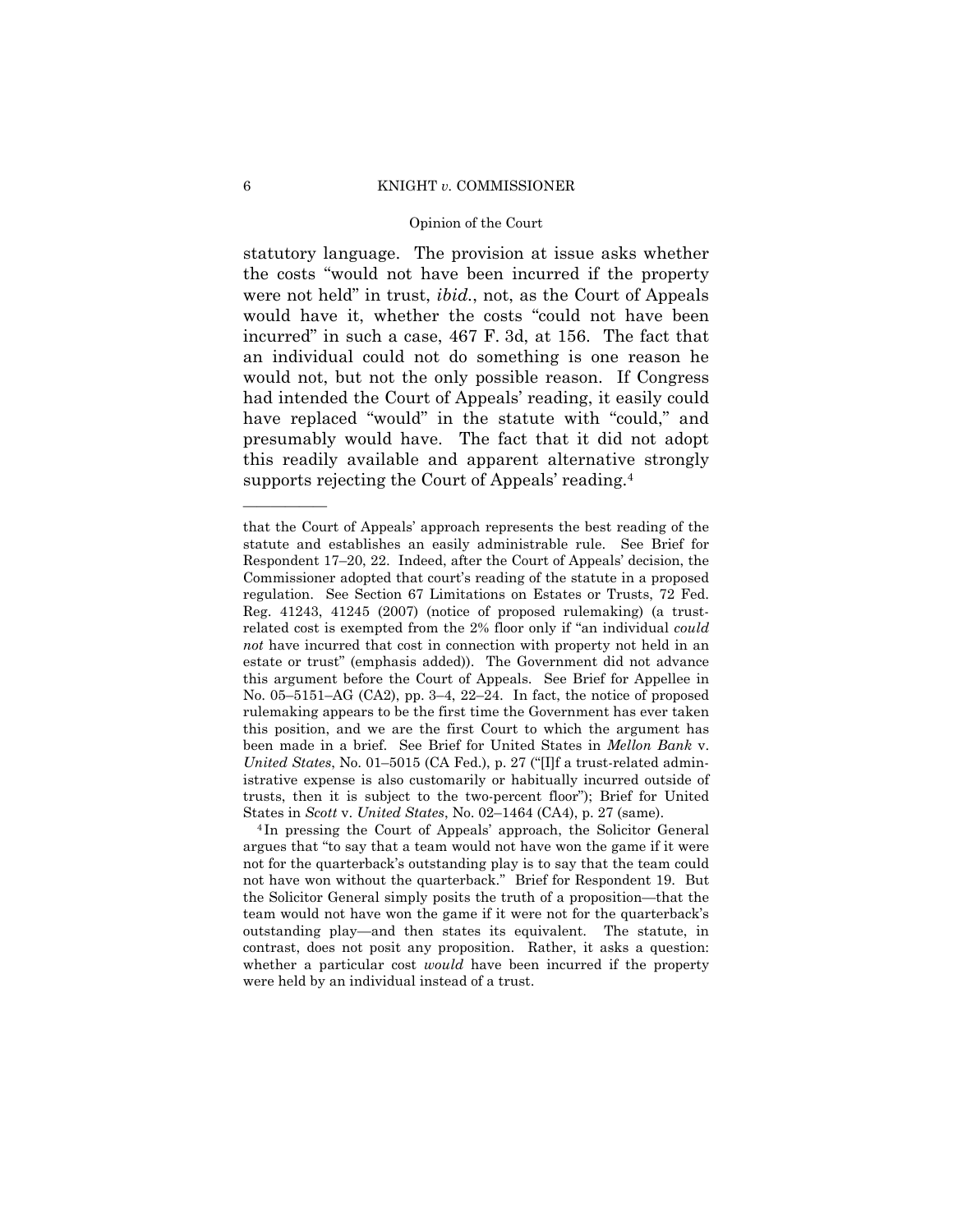Moreover, if the Court of Appeals' reading were correct, it is not clear why Congress would have included in the statute the first clause of  $\S67(e)(1)$ . If the only costs that are fully deductible are those that *could* not be incurred outside the trust context—that is, that could *only* be incurred by trusts—then there would be no reason to place the further condition on full deductibility that the costs be "paid or incurred in connection with the administration of the ... trust,"  $\S67(e)(1)$ . We can think of no expense that could be incurred exclusively by a trust but would nevertheless *not* be "paid or incurred in connection with" its administration.

The Trustee argues that the exception in  $\S67(e)(1)$  "establishes a straightforward causation test." Brief for Petitioner 22. The proper inquiry, the Trustee contends, is "whether a particular expense of a particular trust or estate was caused by the fact that the property was held in the trust or estate." *Ibid*. Investment advisory fees incurred by a trust, the argument goes, meet this test because these costs are caused by the trustee's obligation "to obtain advice on investing trust assets in compliance with the Trustees' particular fiduciary duties." *Ibid*. We reject this reading as well.

On the Trustee's view, the statute operates only to distinguish costs that are incurred by virtue of a trustee's fiduciary duties from those that are not. But all (or nearly all) of a trust's expenses are incurred because the trustee has a duty to incur them; otherwise, there would be no reason for the trust to incur the expense in the first place. See G. Bogert & G. Bogert, Law of Trusts and Trustees §801, p. 134 (2d rev. ed. 1981) ("[T]he payment for expenses must be reasonably necessary to facilitate administration of the trust"). As an example of a type of trustrelated expense that would be subject to the 2% floor, the Trustee offers "expenses for routine maintenance of real property" held by a trust. Brief for Petitioner 23. But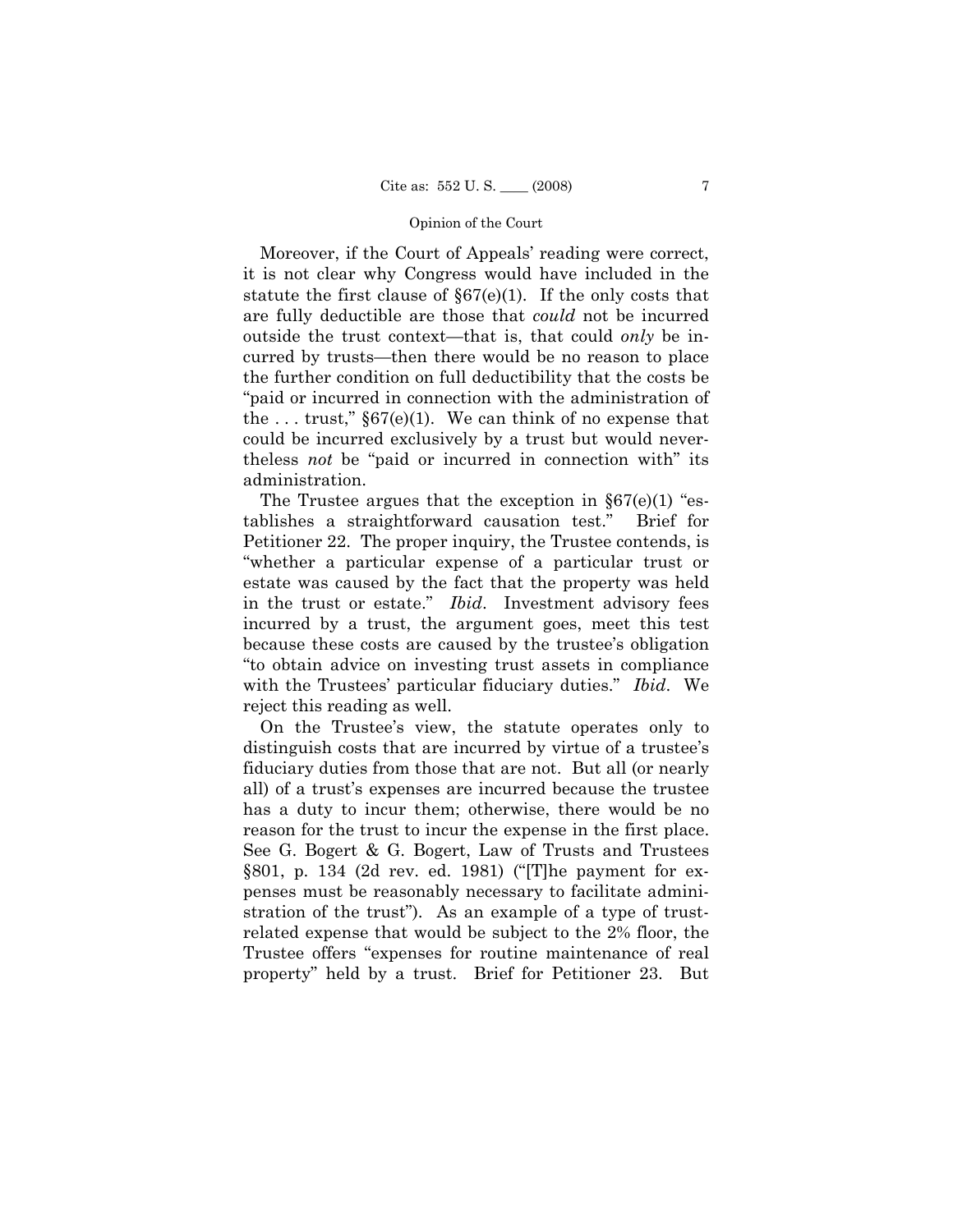such costs would appear to be fully deductible under the Trustee's own reading, because a trustee is obligated to incur maintenance expenses in light of the fiduciary duty to maintain trust property. See 1 Restatement (Second) of Trusts §176, p. 381 (1957) ("The trustee is under a duty to the beneficiary to use reasonable care and skill to preserve the trust property").

Indeed, the Trustee's formulation of its argument is circular: "Trust investment advice fees are caused by the fact the property is held in trust." Brief for Petitioner 19. But "trust investment advice fees" are only aptly described as such because the property is held in trust; the statute asks whether such costs would be incurred by an individual if the property were not. Even when there is a clearly analogous category of costs that would be incurred by individuals, the Trustee's reading would exempt most or all trust costs as fully deductible merely because they derive from a trustee's fiduciary duty. Adding the modifier "trust" to costs that otherwise would be incurred by an individual surely cannot be enough to escape the 2% floor.

What is more, if the Trustee's position were correct, then only the first clause of  $\S67(e)(1)$ —providing that the cost be "incurred in connection with the administration of the . . . trust"—would be necessary. The statute's second, limiting condition—that the cost also be one "which would not have been incurred if the property were not held in such trust"—would do no work; we see no difference in saying, on the one hand, that costs are "caused by" the fact that the property is held in trust and, on the other, that costs are incurred "in connection with the administration" of the trust. Thus, accepting the Trustee's approach "would render part of the statute entirely superfluous, something we are loath to do." *Cooper Industries, Inc.* v. *Aviall Services, Inc.*, 543 U. S. 157, 166 (2004).

The Trustee's reading is further undermined by our inclination, "[i]n construing provisions . . . in which a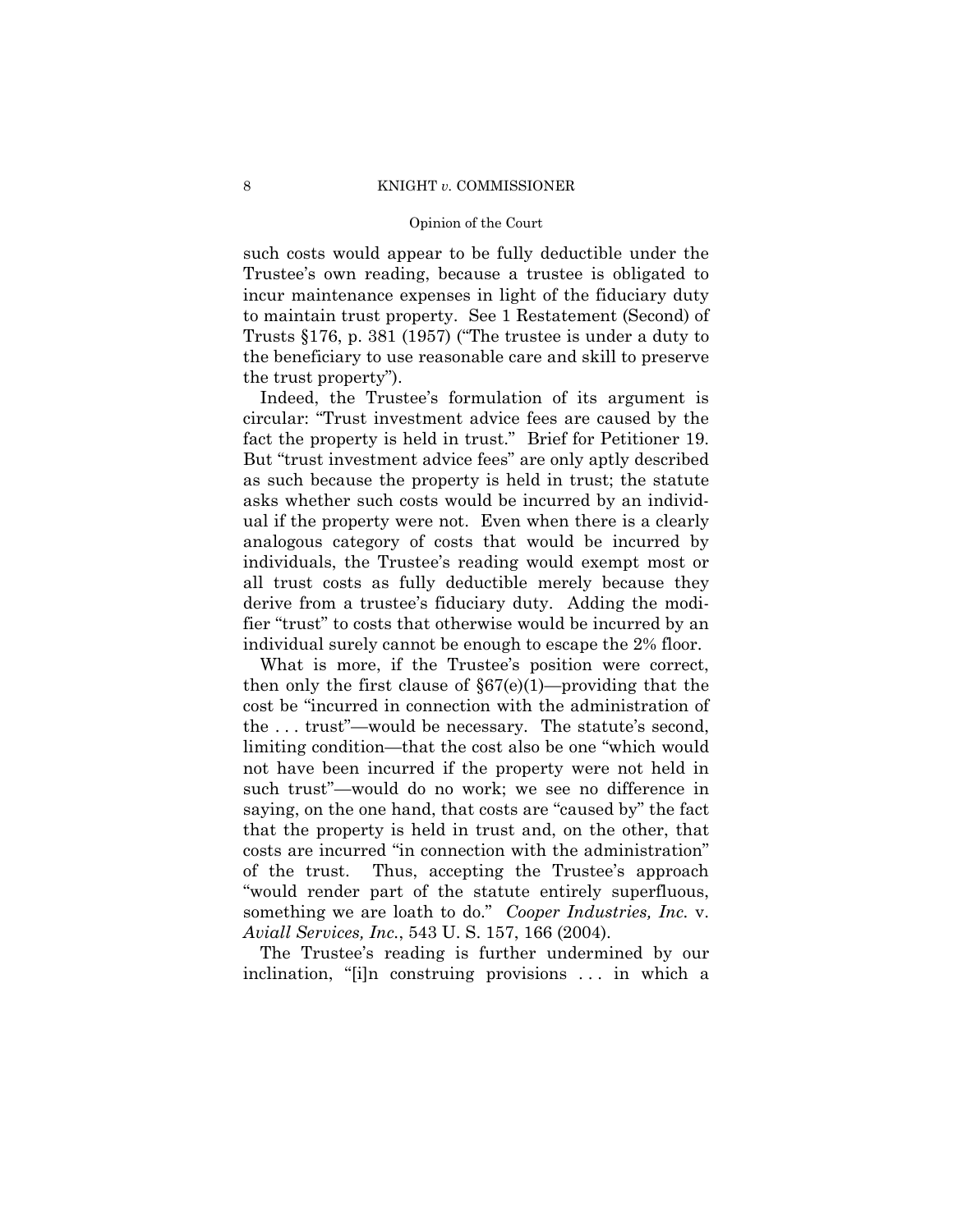general statement of policy is qualified by an exception, [to] read the exception narrowly in order to preserve the primary operation of the provision." *Commissioner* v. *Clark*, 489 U. S. 726, 739 (1989). As we have said, §67(e) sets forth a general rule for purposes of the 2% floor established in §67(a): "For purposes of this section, the adjusted gross income of an estate or trust shall be computed in the same manner as in the case of an individual." Under the Trustee's reading, §67(e)(1)'s exception would swallow the general rule; most (if not all) expenses incurred by a trust would be fully deductible. "Given that Congress has enacted a general rule . . . , we should not eviscerate that legislative judgment through an expansive reading of a somewhat ambiguous exception." *Ibid*.

More to the point, the statute by its terms does not "establis[h] a straightforward causation test," Brief for Petitioner 22, but rather invites a hypothetical inquiry into the treatment of the property were it held outside a trust. The statute does not ask whether a cost was incurred *because* the property is held by a trust; it asks whether a particular cost "would not have been incurred if the property were not held in such trust,"  $\S67(e)(1)$ . "Far from examining the nature of the cost at issue from the perspective of whether it was caused by the trustee's duties, the statute instead looks to the counterfactual question of whether *individuals* would have incurred such costs in the *absence* of a trust." Brief for Respondent 9.

This brings us to the test adopted by the Fourth and Federal Circuits: Costs incurred by trusts that escape the 2% floor are those that would not "commonly" or "customarily" be incurred by individuals. See *Scott*, 328 F. 3d, at 140 ("Put simply, trust-related administrative expenses are subject to the 2% floor if they constitute expenses commonly incurred by individual taxpayers"); *Mellon Bank*, 265 F. 3d, at 1281 (§67(e) "treats as fully deductible only those trustrelated administrative expenses that are unique to the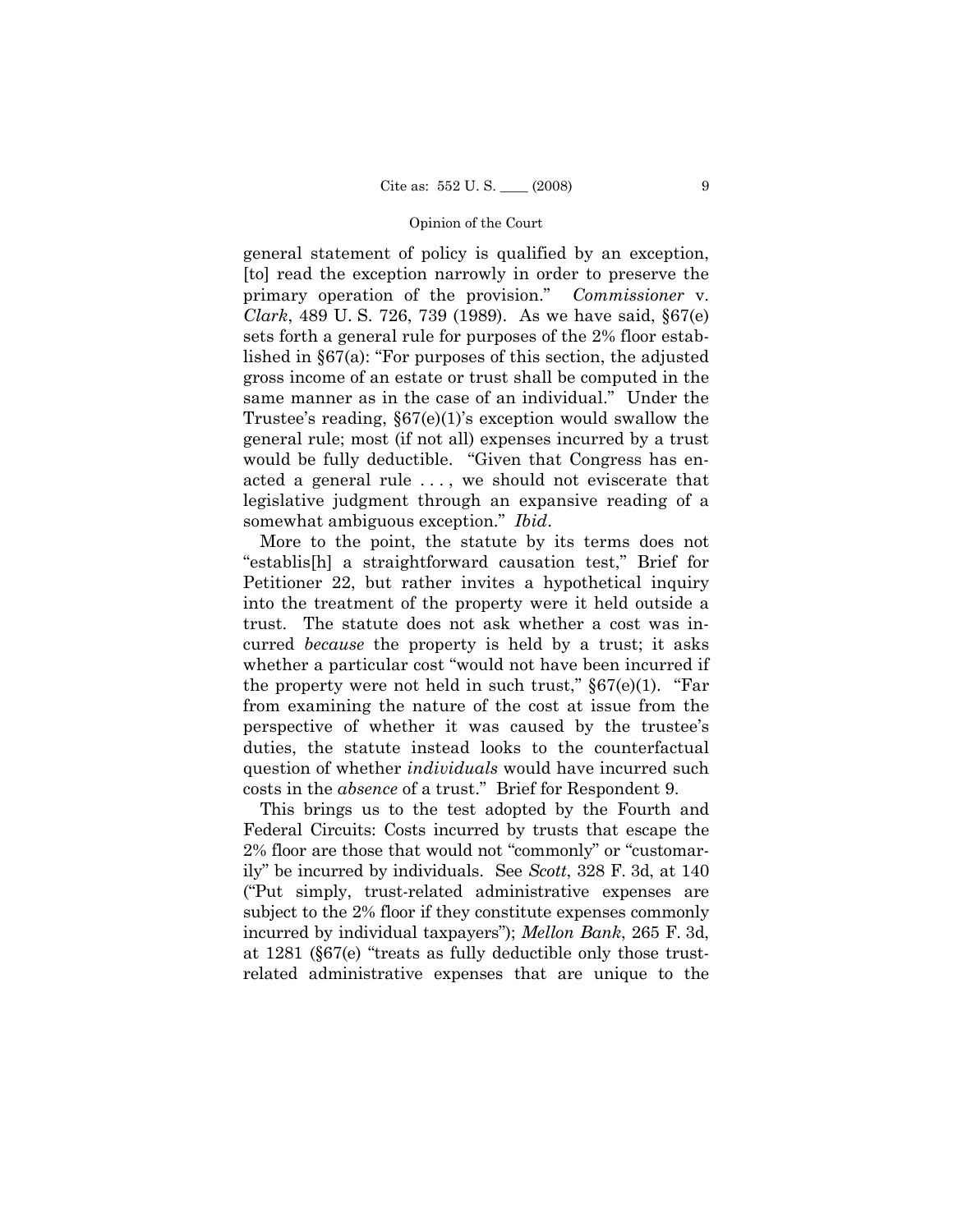administration of a trust and not customarily incurred outside of trusts"). The Solicitor General also accepts this view as an alternative reading of the statute. See Brief for Respondent 20–21. We agree with this approach.

The question whether a trust-related expense is fully deductible turns on a prediction about what would happen if a fact were changed—specifically, if the property were held by an individual rather than by a trust. In the context of making such a prediction, when there is uncertainty about the answer, the word "would" is best read as "express[ing] concepts such as custom, habit, natural disposition, or probability." *Scott*, *supra*, at 139. See Webster's Third New International Dictionary 2637–2638 (1993); American Heritage Dictionary 2042, 2059 (3d ed. 1996). The Trustee objects that the statutory text "does not ask whether expenses are 'customarily' incurred outside of trusts," Reply Brief for Petitioner 15, but that is the direct import of the language in context. The text requires determining what would happen if a fact were changed; such an exercise necessarily entails a prediction; and predictions are based on what would customarily or commonly occur. Thus, in asking whether a particular type of cost "would *not* have been incurred" if the property were held by an individual,  $\S67(e)(1)$  excepts from the 2% floor only those costs that it would be *un*common (or unusual, or unlikely) for such a hypothetical individual to incur.

III

Having decided on the proper reading of  $\S67(e)(1)$ , we come to the application of the statute to the particular question in this case: whether investment advisory fees incurred by a trust escape the 2% floor.

It is not uncommon or unusual for individuals to hire an investment adviser. Certainly the Trustee, who has the burden of establishing its entitlement to the deduction, has not demonstrated that it is. See *INDOPCO, Inc.* v.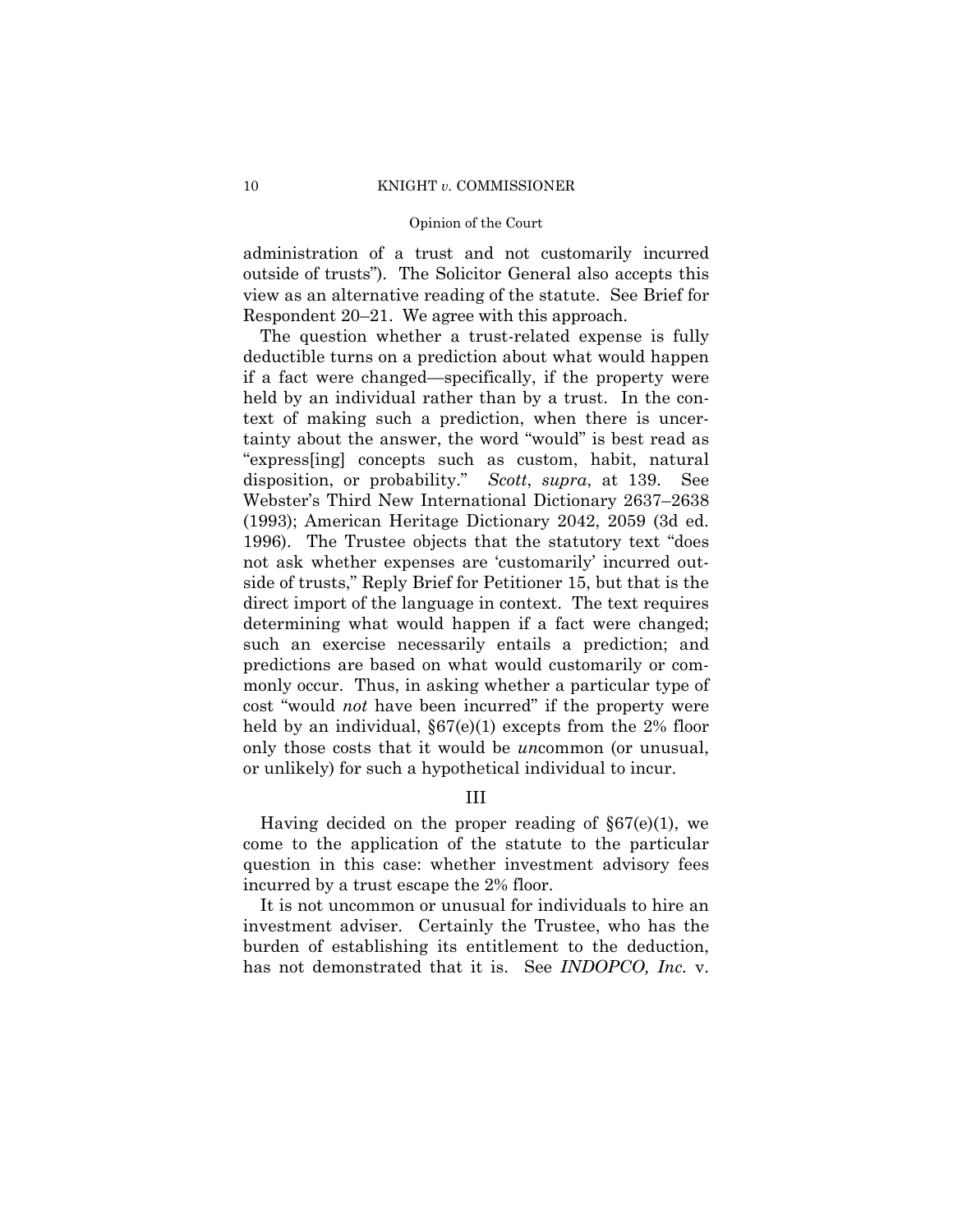*Commissioner*, 503 U. S. 79, 84 (1992) (noting the "'familiar rule'that 'an income tax deduction is a matter of legislative grace and that the burden of clearly showing the right to the claimed deduction is on the taxpayer'" (quoting *Interstate Transit Lines* v. *Commissioner*, 319 U. S. 590, 593 (1943))); Tax Court Rule 142(a)(1) (stating that the "burden of proof shall be upon the petitioner," with certain exceptions not relevant here). The Trustee's argument is that individuals cannot incur trust investment advisory fees, not that individuals do not commonly incur investment advisory fees.

Indeed, the essential point of the Trustee's argument is that he engaged an investment adviser because of his fiduciary duties under Connecticut's Uniform Prudent Investor Act, Conn. Gen. Stat. §45a–541a(a) (2007). The Act eponymously requires trustees to follow the "prudent investor rule." See n. 2, *supra*. To satisfy this standard, a trustee must "invest and manage trust assets *as a prudent investor would*, by considering the purposes, terms, distribution requirements and other circumstances of the trust." §45a–541b(a) (emphasis added). The prudent investor standard plainly does not refer to a prudent *trustee*; it would not be very helpful to explain that a trustee should act as a prudent trustee would. Rather, the standard looks to what a prudent investor with the same investment objectives handling his own affairs would do—*i.e.*, a prudent individual investor. See Restatement (Third) of Trusts (Prudent Investor Rule) Reporter's Notes on §227, p. 58 (1990) ("The prudent investor rule of this Section has its origins in the dictum of Harvard College v. Amory, 9 Pick. (26 Mass.) 446, 461 (1830), stating that trustees must 'observe how men of prudence, discretion, and intelligence manage their own affairs, not in regard to speculation, but in regard to the permanent disposition of their funds, considering the probable income, as well as the probable safety of the capital to be invested'"). See also,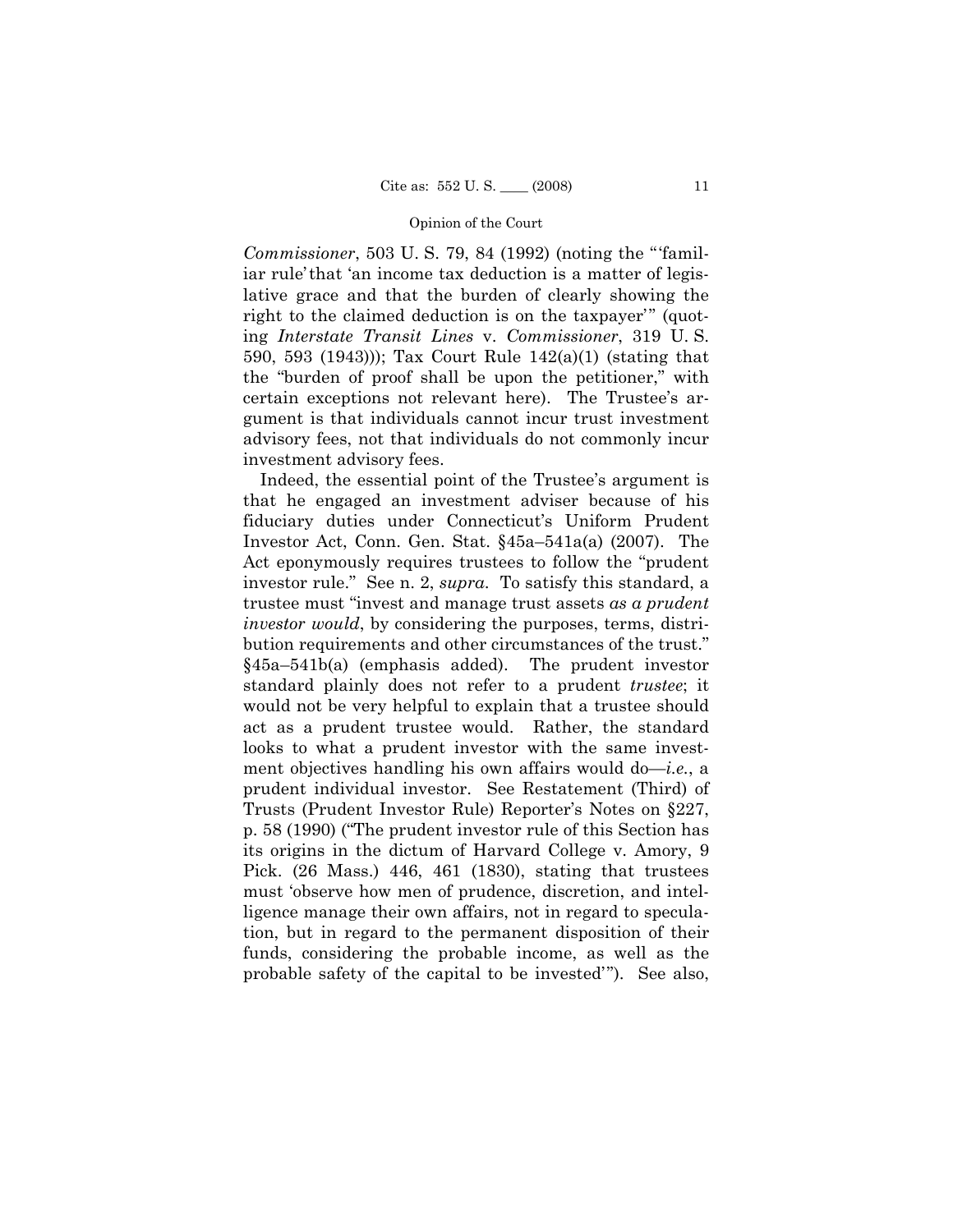*e.g.*, *In re Musser's Estate*, 341 Pa. 1, 9–10, 17 A. 2d 411, 415 (1941) (noting the "general rule" that "a trustee must exercise such prudence and diligence in conducting the affairs of the trust as men of average diligence and discretion would employ in their own affairs"). And we have no reason to doubt the Trustee's claim that a hypothetical prudent investor in his position would have solicited investment advice, just as he did. Having accepted all this, it is quite difficult to say that investment advisory fees "would not have been incurred"—that is, that it would be unusual or uncommon for such fees to have been incurred—if the property were held by an individual investor with the same objectives as the Trust in handling his own affairs.

We appreciate that the inquiry into what is common may not be as easy in other cases, particularly given the absence of regulatory guidance. But once you depart in the name of ease of administration from the language chosen by Congress, there is more than one way to skin the cat: The Trustee raises administrability concerns in support of his causation test, Reply Brief for Petitioner 6, but so does the Government in explaining why it prefers the Court of Appeals' approach to the one it has successfully advanced before the Tax Court and two Federal Circuits. Congress's decision to phrase the pertinent inquiry in terms of a prediction about a hypothetical situation inevitably entails some uncertainty, but that is no excuse for judicial amendment of the statute. The Code elsewhere poses similar questions—such as whether expenses are "ordinary," see §§162(a), 212; see also *Deputy, Administratrix* v. *Du Pont*, 308 U. S. 488, 495 (1940) (noting that "[o]rdinary has the connotation of normal, usual, or customary")—and the inquiry is in any event what §67(e)(1) requires.

As the Solicitor General concedes, some trust-related investment advisory fees may be fully deductible "if an investment advisor were to impose a special, additional